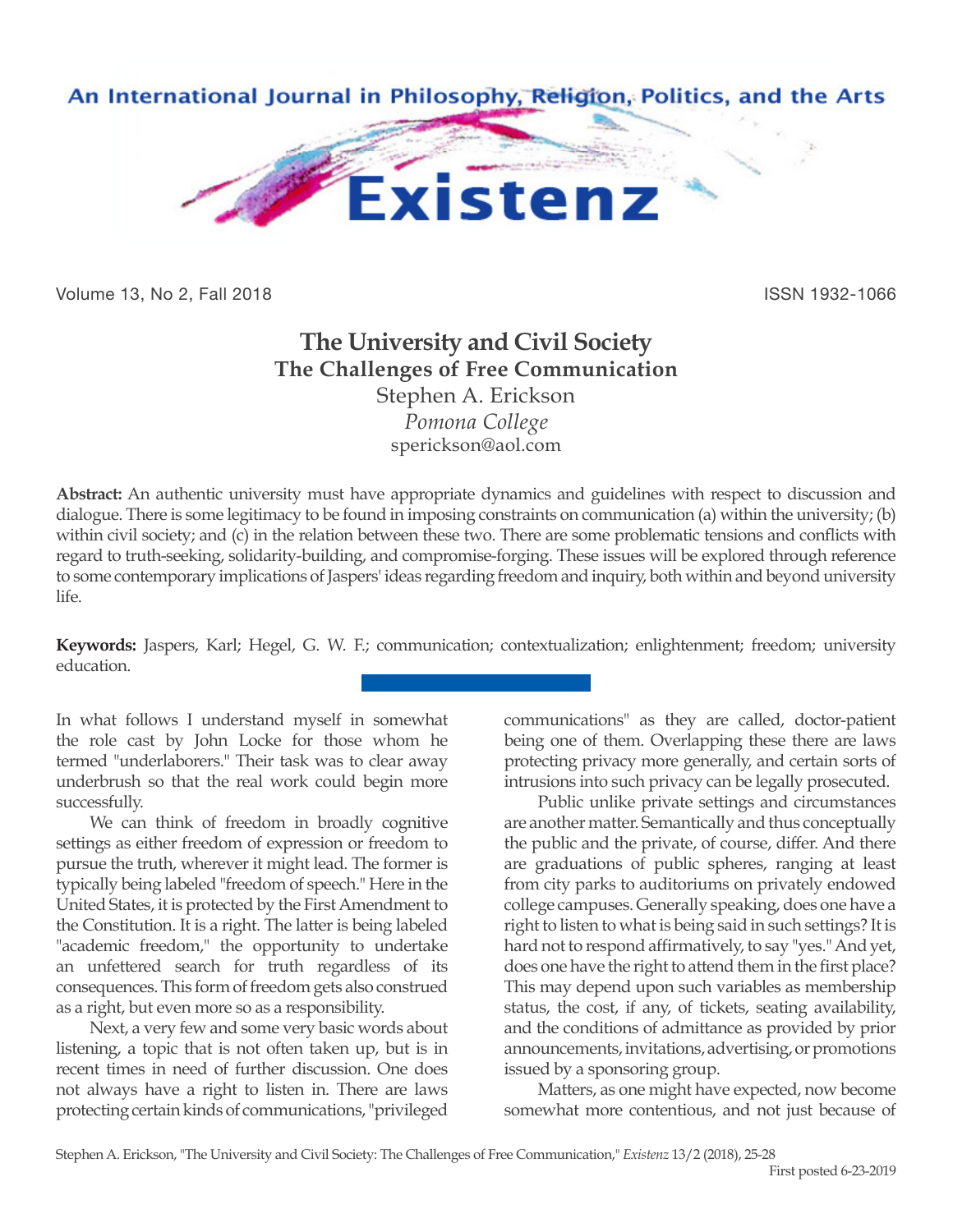disagreements regarding various people's right to enter variously defined public spaces. (Clearly, civil rights issues as have plagued many decades of life in the United States are in play here, though they have now largely been settled in law, if not often enough in actual practice.) Consider the following question, however: assuming that the right to listen is underwritten, thus sanctioned and made operative through the right to attend, does anyone have the countervailing, oppositional right itself then also a basis and justification of free speech, if acknowledged—to interfere with and thus prevent such listening from successfully taking place? In short, can one legitimately shout speakers down?

In the sort of settings and circumstances now under consideration, it would appear to be a prohibitively steep hill to climb, at the top of which would be found the right, for some the obligation to prevent officially sanctioned and sponsored communication from occurring successfully. To do so would be of a piece with disrupting free speech itself, though, paradoxically, in the name of free speech. After all, the concept of free speech is performative, that is, free speech cannot be free if no one is able to hear it in a manner that enables its comprehension.

Surely the same sorts of reflections would apply and be valid, not just of free speech but of academic freedom as well, the pursuit of truth wherever it might lead, now also construed as taking place in sanctioned and sponsored locales in public educational settings. In his *The Idea of the University* Karl Jaspers insisted that it is the task of a community of scholars and students to be engaged in the seeking of such truth.<sup>1</sup> And, he saw institutions such as universities as prime places for this activity, this enterprise and undertaking.

Unfortunately, however, it is not as quick and easy as I have made it out to be, and this is so mostly for two reasons—although there are others. One reason involves the distinction between a public place in the sense of a space in which a public may gather, a city park, for example, or a public beach—and a legally private place wherein a particular grouping of diverse people, a particular public might under certain conditions be allowed to enter and congregate.

Worrisomely, it looks as of the former sort of place, the city park, is less amenable to justifiable control if by this is meant the legitimized prevention or closing down of attempted disruptions of free communication loops and patterns: I intend here specifically, contextualized and responsive speaking and listening in their reciprocal and in fact mutually entailed interrelatedness. However annoying and frustrating it so often is, unless shouting reaches the level of disturbing the peace—or comes up against noise abatement or crime considerations, there may be nothing at all that can effectively be done. This is just one of the consequences of the manifestations of a robust, messy, and often contentious democracy at work, even, especially perhaps, apparent in various sports stadiums, themselves often privately owned, but open to the public through ticket purchases and other procedural mechanisms. (After all, the home crowd often tries to prevent the visiting team from hearing the calling of its own signals in the field. And there are rarely any attempts to prevent this from occurring.)

The other cause for concern arises out of historical circumstances, quite possibly, even probably ours. What I have sketched to this point has incorporated in a rough and ready way reasonable thinking regarding free speech and academic freedom. Here again one can mention Jaspers who believed that a university should always remain committed to providing a space for free intellectual communication, even at the cost of allowing those with less tolerant views to speak. A university environment should feel confident enough to allow such views. But such a sketch is most and some might say only helpful in normal, thus stable times. In such times there is large-scale, though by no means universal agreement regarding the rules of civil engagement. There are also consensually accepted algorithms regarding decision procedures for resolving disputes, whether over rules or rulings. There is a sufficient degree of transparency in place in order to enable somewhat harmonious and collegial investigations of opaque areas and vague boundaries. Although one must not idealize these conditions, transforming them into the way things surely never were, even if only as a regulative principle, I do think that it can be understood what we are talking about when we talk in this way. We do have a clear conceptual vision of so-called "normal times."

What may come into play in abnormal, meaning transitional times, however, is quite another matter. What the rules of engagement will turn out to be, and what the decision procedures will come to be for overcoming civil log jams, potential conflicts or chaos, and seemingly irreconcilable because starkly opposing agendas are themselves very much, and

<sup>1</sup> Karl Jaspers, *The Idea of the University*, transl. Harold A. T. Reiche and H. F. Vanderschmidt, Boston, MA: Beacon Press, 1959. [Henceforth cited as *IU*]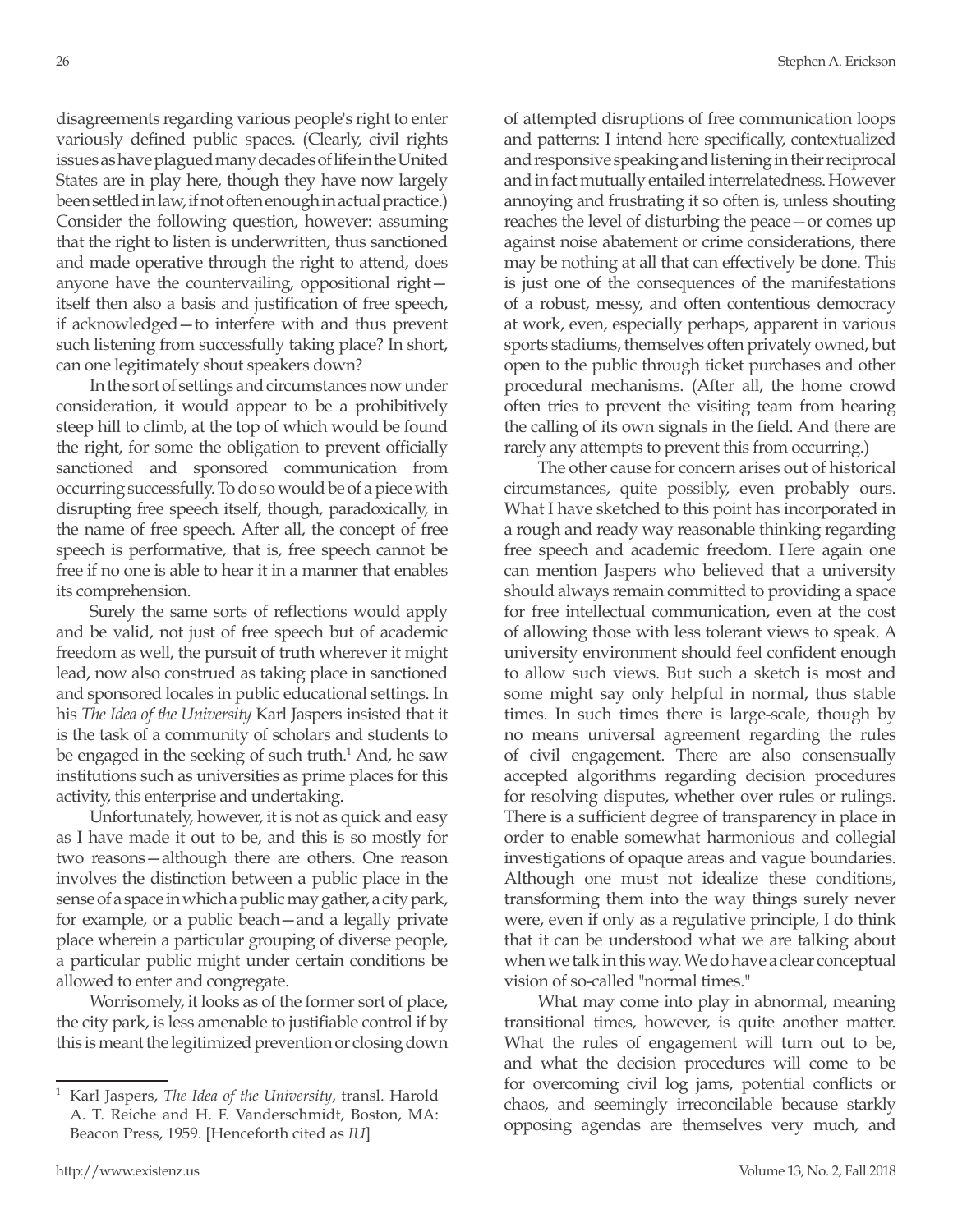often altogether in contention. And there proves to be little, if any accepted common ground or grid, thus no meta-level through whose platform resolutions can be effectively developed, conveyed, and acknowledged.

For most of our historical time, a time often severely challenged and damaged, though nonetheless impressively resilient and robust, the "rules of the game" in so-called advanced and advancing democracies have largely been consensually accepted. We have often labeled this historical period "The Enlightenment," and we have lived largely in the protection of its lengthy wake. (And of course this is a selective overview.)

Transitions, prolonged or abrupt, invariably problematic and often frightening and destructive, have irregularly but frequently occurred in our historical past. There has never been longevity, much less a guarantee of permanence for any era, and thus neither for our own. In this respect G. W. F. Hegel's *Phenomenology of Spirit*, and in particular ways its "Absolute Freedom and Terror" chapter, have provided an instructive template for what has happened in the past and it could easily become a window upon our pending future, perhaps even our emerging present.<sup>2</sup>

Let me close off this first portion of my remarks with a brief and hopefully helpful, if somewhat unsettling set of reminders. Free speech and academic freedom, civil society and the University, are historical realities embodying normative notions. Such realities are rule-guided and subject to strategies of upheaval and attempts at radical restructuring in abnormal times, that is to say in transitional ones. What are more or less pervasively understood to be valid distinctions and altogether cogent, thus appropriate regulative procedures can come to be impinged upon, derided, attacked, and overthrown.

What outcomes might then be expected as a consequence of such extraordinary historical conditions? One can in fact only surmise. But I believe that at least one thing can be counted on: If, after historical abnormality gives way, and a new normality is being established to take its place, it is likely to be some time before its outlines come into full focus. A new (supposed) normal would surely involve the emergence of essentially new lenses for observation and evaluation. And most likely there would be significant consequences for what freedom, truth, and communication would then come to mean.

It is instructive to ponder the illustrious Greeks of ancient times. Let us remember that they had no notion of will, as in "free will," which is by no means to suggest that they could not and did not engage in unconstrained actions. Nonetheless, their experience of themselves and their world was quite different than ours. And theirs to this day remains less than fully transparent to us, as would ours to them.

Many other examples of this sort, some more striking than others could also be adduced. To forward this perspective and quandary in a complementary way, consider institutions. If institutions embed, contextualize, and thereby structure and inform human identity in fundamental ways—and we grant that such institutions are historical in nature, arriving on the scene, lingering for an indeterminate time, and then are departing—it is hard not to conclude that even civil societies and universities as we have known them may morph in material enough ways as to render a number of the questions we ask regarding them currently speculative and perhaps at some future date largely inscrutable.

Before continuing further and in the interest of a more complete disclosure, I should state that the views I now mention and ever so briefly explore are somewhat foreign to me. But I do believe that they deserve this mention, for one aspect of academic freedom is, or at least, might be the good faith effort to provide a charitable account of an opposing way of construing various core matters that are in dispute.

Some will claim that the self, and the attendant values and freedoms that spring from it, are contingent, that is, that they are historically formed constructs. From this perspective it might be said that freedoms of speech and academic freedom were and are significantly accelerated, if not largely engendered by the Enlightenment and its particular grid of knowing and attendant norms. Freedom of speech and academic freedom are thus best comprehended precisely as enlightened values and far less so as (allegedly) eternal values.

To be sure, to the degree that we can extract and disengage the self from its various historical settings, we might want to make a case for certain, so-called "Universal" freedoms, and historically inviolable norms. Purportedly discovered, and then articulated as potentially independent of any and all such settings, what would we then have in hand, however, and what would this actually make possible? Surely, we

<sup>2</sup> G. W. F. Hegel, *The Phenomenology of Spirit*, transl. Arnold V. Miller, New York, NY: Oxford University Press 1977, pp. 355-63.